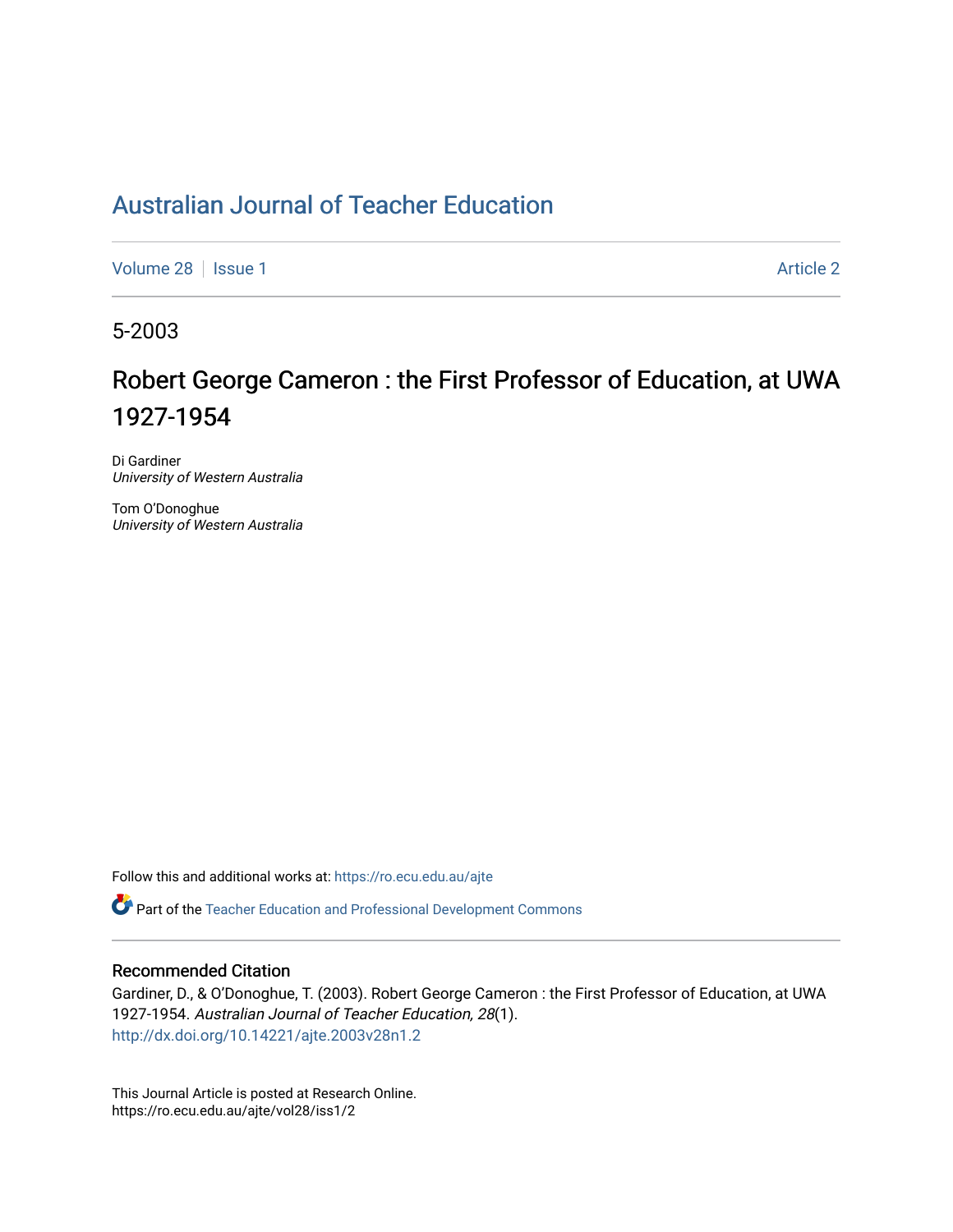### **ROBERT GEORGE CAMERON:**

#### **THE FIRST PROFESSOR OF EDUCATION, AT UWA**

#### **1927–1954**

## **Di Gardiner and Tom O'Donoghue University of Western Australia**

 $\mathcal{L}_\text{max} = \frac{1}{2} \sum_{i=1}^n \mathcal{L}_\text{max}(\mathbf{z}_i - \mathbf{z}_i)$ 

There has been much debate about the status of Education as a field of study within universities. In many circumstances the evidence suggests that there was hostility towards the inclusion of Education within the university curriculum. The fact that 'teacher training was never accepted at the Universities of Sydney or Melbourne in the same manner as the professional training courses such as Medicine, Law or Engineering' (Bessant and Holbrook, 1995. p.266) was a legacy of the association of teaching with the public service and apprenticeship training. This attitude lingered well into the 1970s as evidenced in the opposition to the establishment of a School of Education at La Trobe University. (Bessant and Holbrook, 1995. p.266) Within many Education Departments this resentment led to a polarisation of views; on the one hand there was the desire to escape completely to what was referred to as 'the high ground of theory and respectability' while, on the other hand, there were those who argued for the pre-eminence of becoming immersed in recent and relevant experience, uninformed by theoretical perspectives. (Pring and Gordon, 1980, p.122)

Since there have been few studies done of particular sites it is difficult to make generalisations about how widespread these tensions were or how common the resistance to the inclusion of Education within the university curriculum was. Indeed there is much work to be done in researching these issues at other sites. This paper is based on one such study, focusing on the situation at The University of Western Australia entitled

*We Did It Our Way: The Construction of Education as an Area of Study at UWA 1916- 1981.* (Gardiner, 2001) This study reveals that there was strong support for the introduction of Education as an area of study at UWA, and that it enjoyed a high status without the tension evident elsewhere. One of the reasons for this was the strong relationship that existed between the University and the Teachers' College. This successful partnership was, in turn, due to the influence of significant individuals appointed to positions of leadership. One of these was Robert George Cameron.

The Claremont Teachers' College was established in 1902 when the pupil-teacher system was no longer considered adequate preparation for teachers. The need for a theoretical basis for the practice of teaching was strongly supported by Cyril Jackson who had arrived from London to oversee State education. (Clubb, 1927. p.371) Within the first ten years, the College responded to the need for teachers by offering a range of courses, varying in duration. With the establishment of the University in 1913, students of the college were able to integrate studies at UWA into their college courses. The University's original curriculum strongly reflected the belief that the disciplines available should have relevance to the state's economy. At that time Western Australia was still an infant state, very much dependent on wheat growing, pastoralism, and mining. In fact John Winthrop Hackett, the University's founder and chief benefactor, made clear the direction he believed the University should take in his report to the Royal Commission which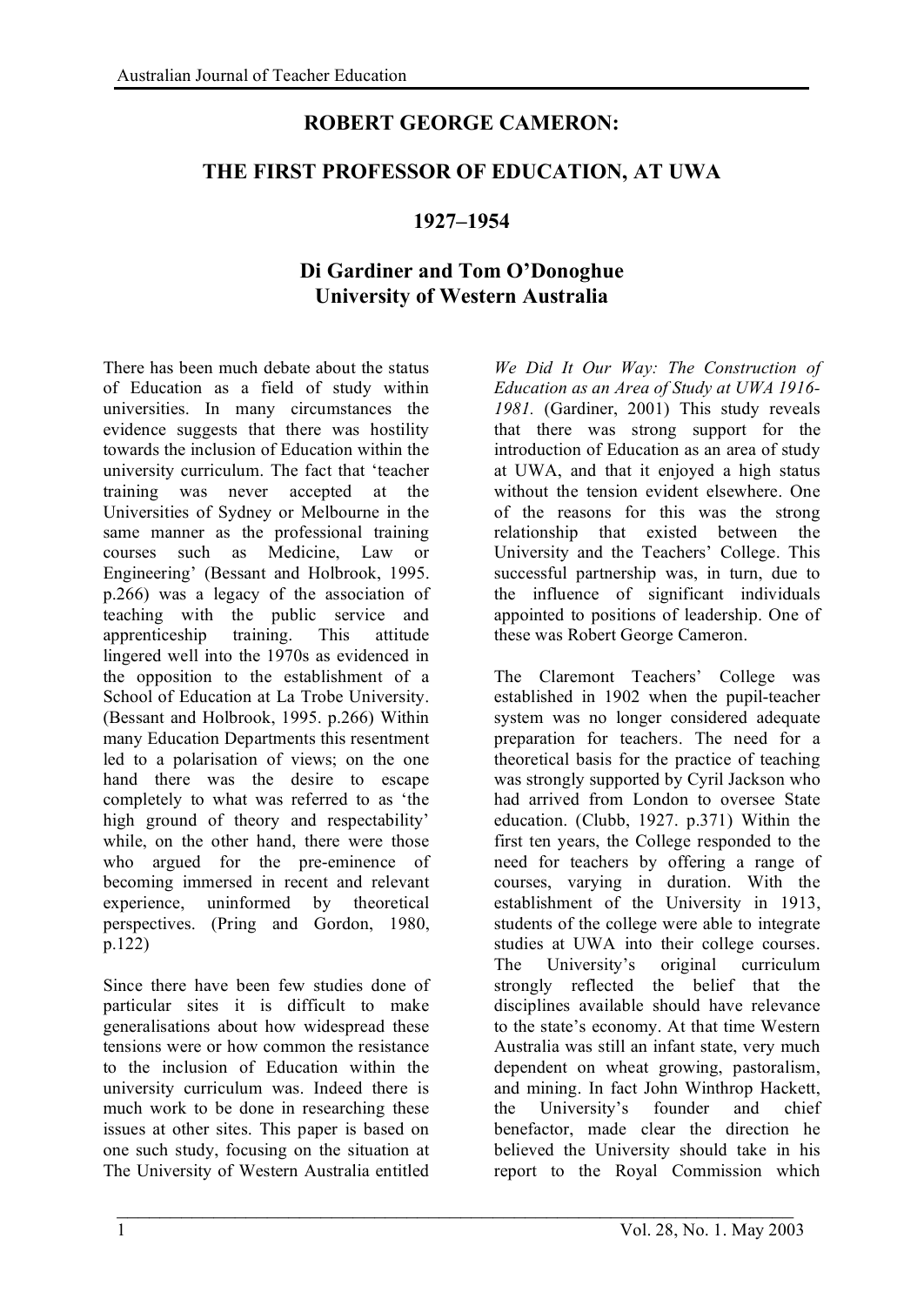recommended the establishment of the University. He stated that ' In its education, the foremost place must be given to modern subjects and to practical work' (Report of Royal Commission). This opened the way for support for the introduction of studies in **Education** 

When studies in Education began at The University of Western Australia (UWA) in 1916, an important association with the Claremont Teachers' College (CTC) was established. While this was not unique, it certainly was successful where other such relationships had been fraught with difficulty. A number of factors contributed to this situation, not least of which were the contributions of William Rooney, Robert George Cameron and Colsell Sanders. It particular, their commitment to the academic preparation of teachers provided a sound basis for the acceptance of studies in Education at the University, at the same time recognising the important role the CTC had to play in terms of the practical component of teacher education. While the contribution of each needs to be recognised, this paper focuses on the role of Cameron.

While tension existed between universities and teachers' colleges in other states and overseas, the relationship between UWA and the Claremont Teachers' College was supported by the University from the outset. In 1914 Professor Murdoch at a meeting of the Professorial Board, made this commitment quite explicit:

*… the Senate be recommended to consider whether the time has not come for the University to be brought into closer relations with the State Training College with the view to granting by the University of a Diploma in Education (Professorial Board, 1914).*

At this stage, the University and the Claremont Teachers' College already had an established relationship, with students of the College who had matriculated being permitted to enrol for units offered in the

Faculties of Arts or Science, for credit towards their teacher training. This support of the work of the Claremont Teachers' College by UWA was strengthened in 1916 when studies in Education were introduced at the University. Those who enrolled for Education included Teachers' College students, teachers studying part-time towards a degree, and a number of internal students of the University who contemplated a teaching career after graduation. The combining of studies at the University and the Claremont Teachers' College was seen as a way of providing both the theoretical and practical requirements of teacher training. This association was not surprising given that the Minister for Education, Thomas Walker, and the Director of Education, Cecil Andrews, were both members of the first University Senate (Alexander, 1963, p.45). This collaboration between the two institutions enabled the Department, and later the Faculty of Education, to achieve what seemed to be unattainable in some other settings, namely respectability and relevance, and it certainly laid the foundations for the future.

By the mid 1920s the question of the establishment of a Chair in Education, was raised for discussion. This was fully supported by the Senate which suggested that the occupant should also assume control of the Teachers' College. While this was generally favoured, the Teachers' Union demanded that the Government retain control over the Teachers' College. To meet this demand it was decided to appoint a Professor of Education at UWA, who would also be Principal of the training College, and a Vice-Principal who would guide the practical work at the College. Robert George Cameron was appointed as Professor and Principal, with T Milligan, President of the Teachers' Union, taking up the position of Vice Principal. Against this background, Cameron arrived in 1927 to assume duties as Professor of Education and Principal of Claremont Teachers' College. At the time the only other Chairs in Education in Australia were at the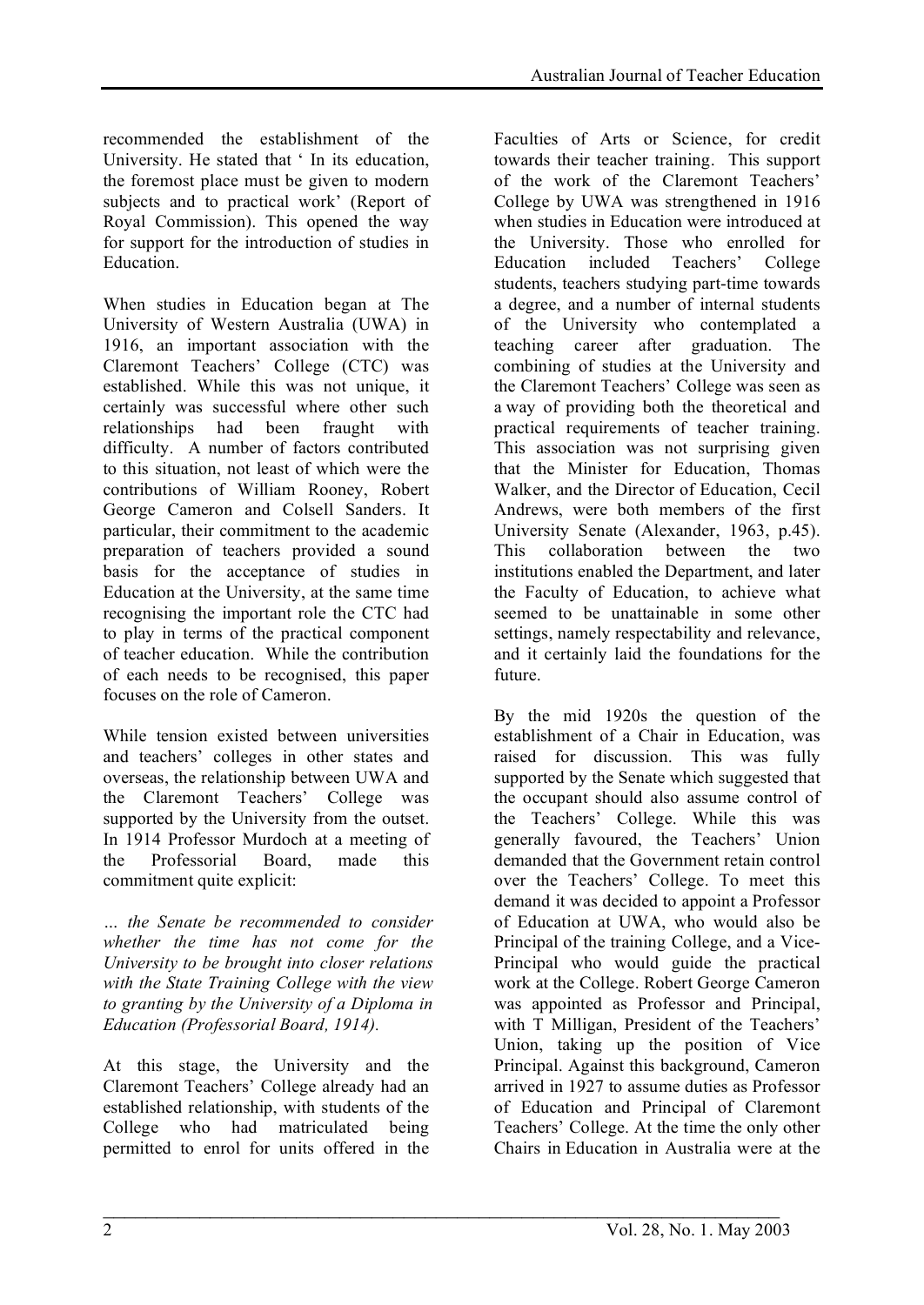Universities of Sydney and Melbourne (Sanders, C. 1968).

Cameron's appointment to UWA was especially fortuitous. His early career in Education exposed him to a philosophy of teacher education which recognised the importance of academic preparation for teachers, a view not held in all universities, but one which facilitated the development of Education as a university subject. This was significant in light of the concern he had to raise the status of the teaching profession. Also, Cameron came with a clearly developed notion of Education as an area of study and the importance of research in Education. This meant that Education at UWA was able to emerge meeting both the needs for relevance and respectability, a balance which was unattainable at some other universities.

Cameron's initial training in Education was an important influence in his leadership at UWA. He had been a student, and later lecturer at Sydney Teachers' College under the guidance of Alexander Mackie, who was significant in the development of Cameron's philosophy and practice in Education (Sanders, C. 1954, p. 1). Mackie, who was Professor of Education at the University of Sydney and Principal of the Teachers' College during Cameron's time there, had completed his teacher training at the Free Church Training College in Edinburgh, while concurrently completing his Master of Arts at Edinburgh University (Spaull and Mandelson, 1987, p. 98). Professor Laurie at Edinburgh University, who was a major influence on educational thought and practice and a significant force 'in establishing the study of education as an acceptable university enterprise and in having professorships in education established', shaped much of Mackie's thinking. Under Mackie, Sydney Teachers' College soon became distinguished for the quality of its academic staff and many eminent educators began their careers at the College. Cameron was one of these.

 $\mathcal{L}_\text{max} = \frac{1}{2} \sum_{i=1}^n \mathcal{L}_\text{max}(\mathbf{z}_i - \mathbf{z}_i)$ 

While working with Mackie, Cameron was impressed by the scholarship of those with whom he worked. His colleagues published across a wide range of subjects, conducted research into children with learning difficulties and strived for teacher education to be given university status (Sanders, C. 1970). It is not surprising, therefore, that when Cameron took up his position at UWA, he had a commitment to research and high ideals for teacher training. This provided UWA with a scholar who was also keenly interested in the practical aspects of teacher training, to guide the Department and later Faculty of Education during its very important foundation years.

In this regard Cameron's arrival was especially timely as there was a growing concern about the quality of teaching in schools in WA. Much concern was expressed at the 'dull and bad teaching which is responsible for much of the loafing in our schools, and not the boys and girls themselves'. What underpinned much of the discussion at the time was a serious concern about the poor quality of teacher training and the lack of any systematic knowledge of the science of pedagogy by many teachers. Cameron was well prepared to address these concerns.

When Cameron arrived at the UWA campus, then still situated in Irwin Street in central Perth, he found the University on the eve of a new era, as the new campus at Crawley, alongside Matilda Bay on the Swan River, began to take shape. Within a year of his appointment, Cameron's influence was evident. In his dual capacity as Professor of Education and Principal of the Claremont Teachers' College, he succeeded in developing Education as a recognised area of study at UWA, separate from, though related to, philosophy, psychology, history and the classics. He conceptualised the relationship between these as follows: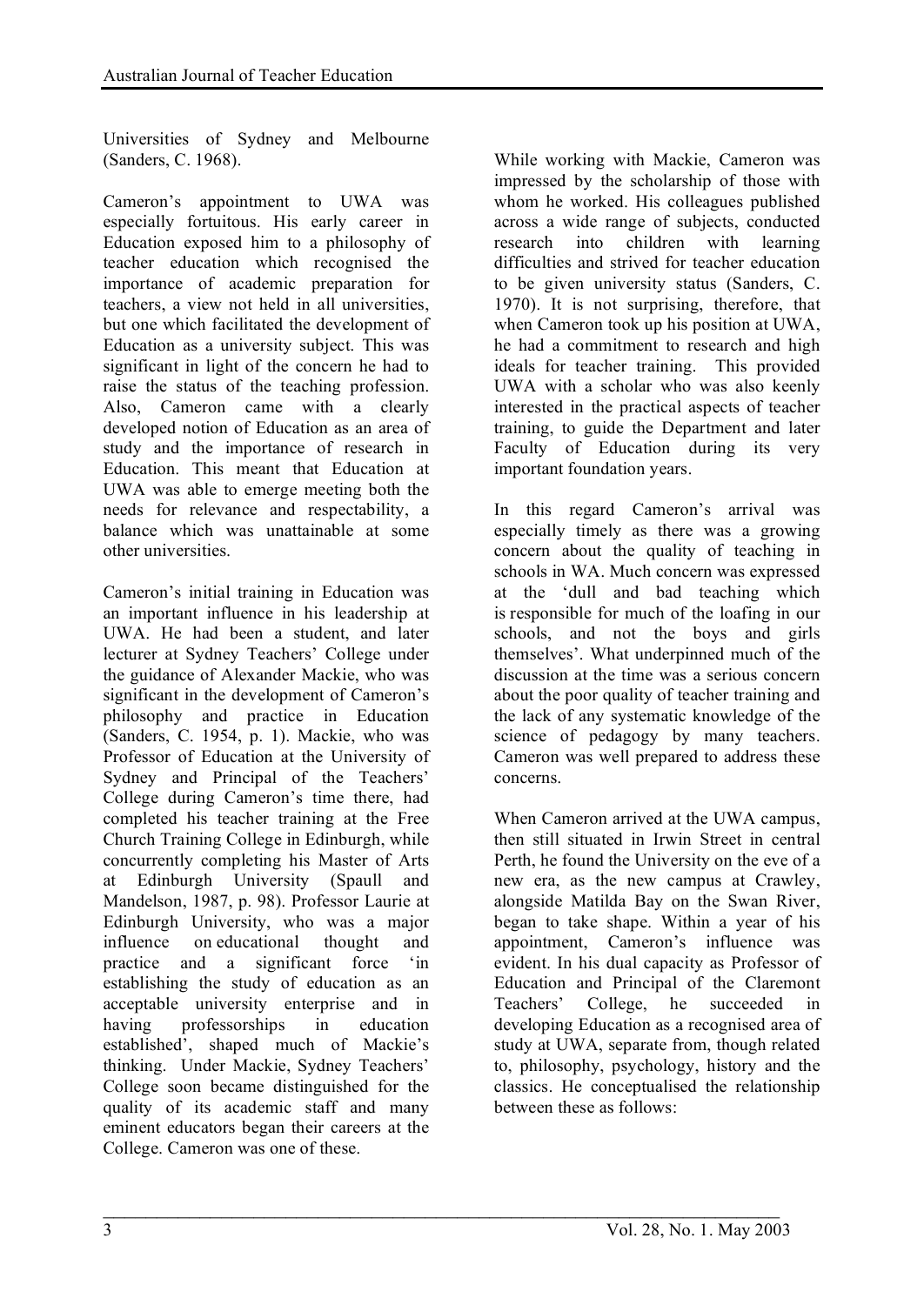*It seems to me unfortunate that quite a number of University education departments in Great Britain either assume that the training of teachers is their only function or have been driven by the force of circumstance to accept this as their only function. I feel that the inclusion of education among University studies can be justified only if it is a study that is susceptible of philosophical and scientific methods of investigation. This indeed is the primary aim. The training of teachers is a secondary aim and is made possible only by the attainment of the primary. (Cameron, 1953, p. 2)*

Cameron's views gave new dignity to school teaching as a profession, despite the polite cynicism of some of his colleagues regarding the place of Education in the Faculty of Arts, and its association with the Teachers' College, which they considered to be 'slightly plebeian'. (Sanders, ad. p. 16)

Cameron systematically reviewed the content of courses, concerned always to maintain academic rigour. The inclusion of content such as the theory of education and its relationship to the philosophical and social sciences; the role of the school in relation to other ethical institutions; the nature of intellectual, aesthetic and volitional training; and a study of Plato's Republic, challenged the minds of his students. The practical needs of the students, however, were not neglected. Studies of relevant curricula, the measurement of scholastic ability, the experimental study of teaching methods, lesson types, and diagnosis and treatment of scholastic defects were all undertaken. Educational measurement, the education of 'subnormal and gifted children', the use of intelligence tests, diagnosis and treatment of scholastic defects, and the use of objective standards were all new aspects of Education introduced by Cameron with direct classroom application.

In addition to initiating these changes, Cameron implemented the Diploma in Education in 1929 with support from the

Senate. This course had been planned more than a decade earlier, but had never been implemented. The new course proved popular with initial enrolments of 22 in 1930 doubling to 44 a year later, and rising still further in 1932 to 53. The popularity of the course also resulted in a growing number of part-time enrolments and a great deal of interest from teachers who held a Teachers' Certificate from the Claremont Teachers' College. Given that at the time the Department of Education at UWA consisted of Cameron and one other staff member, the achievement of Cameron in raising interest in the qualifications of teachers was substantial.

While guiding the implementation of the Diploma in Education at UWA, Cameron was at the same time responsible for the more liberal approach to the training of students which emerged at the Claremont Teachers' College. The hitherto rigid discipline and closely supervised daily routine that characterised previous approaches was relaxed, as Cameron introduced a measure of freedom and gave more responsibility to the students. While his initiatives at the College were appreciated by the students, they were not always easily implemented as there was considerable tension between himself and his Vice Principal, Milligan. The relationship between the two positions was fraught with difficulties resulting from the uncertainty that surrounded the division of authority between the Principal and the Vice-Principal and it was further aggravated by the personality differences between the two men.

Despite the tensions, Cameron remained committed to ensuring high standards at the College, and he introduced a series of reforms based on modern educational thought and designed for greater freedom and more specialisation. Greater attention was given to educational psychology and experimental education, both of which were taught by Cameron. Hygiene became a compulsory subject, more emphasis was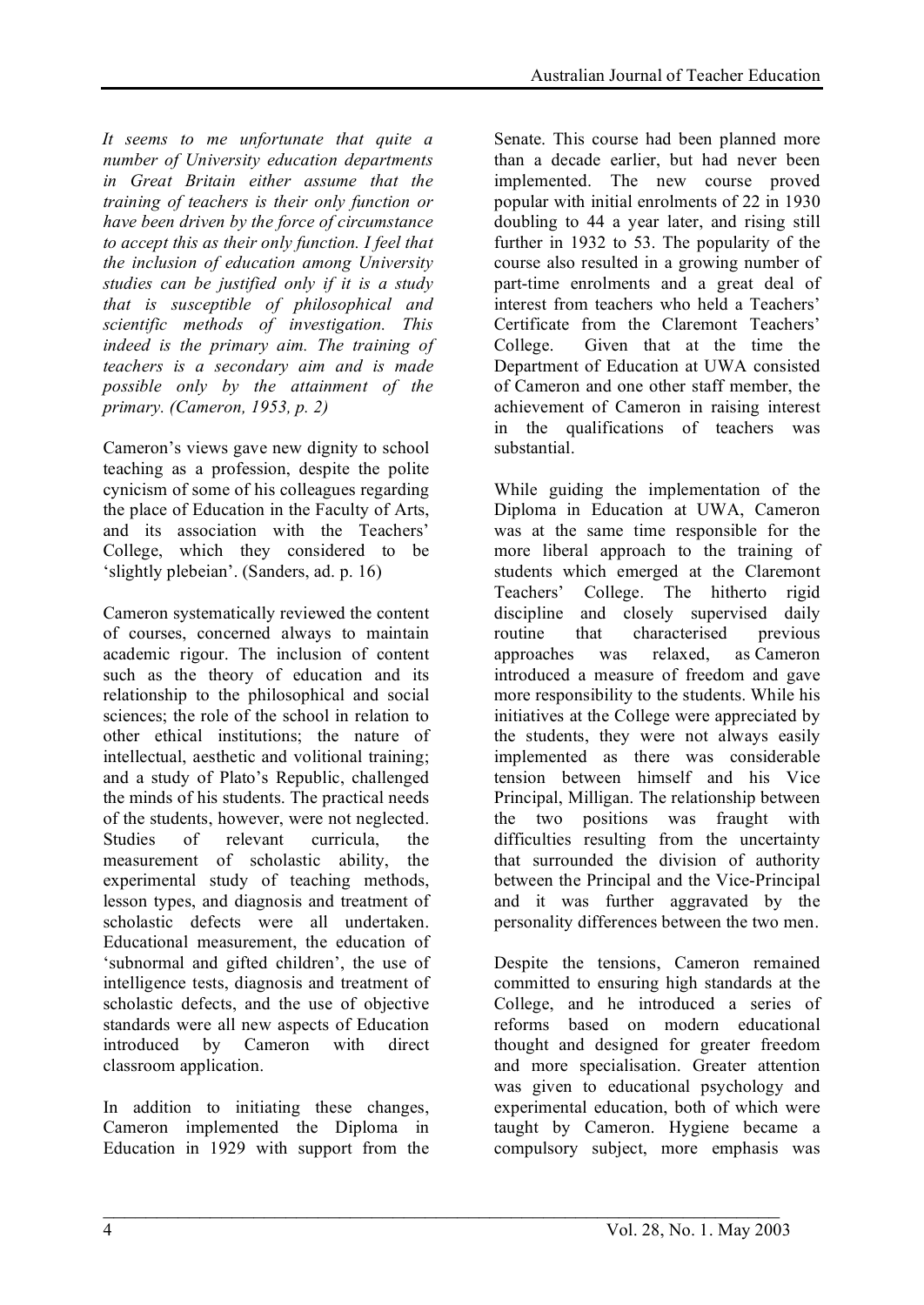given to aesthetic education, more time was devoted to speech training, and visiting speakers and excursions became regular features of the College courses. More time was also devoted to demonstrations and practice teaching, which was completed in the final three weeks of the year, after examinations. These developments as indicated in the following words of a final year student (1928) were received enthusiastically:

*At last the College has wakened to itself and its possibilities—it has acquired a personality which has been reflected in all forms of College life … We go out filled with enthusiasm and vigour, the ideals of which we have cherished here inspiring not only our teaching but our lives.*

Much of the success of the course from 1928 to 1930 was attributed to the status that Cameron brought to the College:

*The greatest impact came from the establishment of the Chair in Education. Professor Cameron introduced a new level of inspiration into teacher training. Provocative, stimulating, and progressive, Professor Cameron was imbued with the ambition to enhance the professional status of teachers.* (Mossenson, nd. p. 31)

Despite this success, however, the 1930s proved to be a difficult decade for Cameron in his role in teacher education due to the depression, pressure from the Teachers' Union and the recommendations of the Wolff Royal Commission.

During the difficult 1930s Cameron maintained his strong commitment to a university-based theoretical orientation as a necessary foundation for teacher education, while the Teachers' Union stressed the need to emphasise the practical aspects of training. This tension between theory and practice, which had long been debated in Britain, the USA and in the older universities in Australia, now surfaced at UWA. Typical of

 $\mathcal{L}_\text{max} = \frac{1}{2} \sum_{i=1}^n \mathcal{L}_\text{max}(\mathbf{z}_i - \mathbf{z}_i)$ 

the dialogue which took place was that reported in the *WA Teachers Journal* :

*On the general question as to whether a degree should be a necessary preliminary, Professor Cameron said … the specialisation for the Diploma should be based on a solid, general education, culminating in a degree. This was the practice in Scotland, NSW and increasingly in England. The status of teachers had been gradually improving and this was a further step in that direction. It would, when it became fully operative, definitely place teaching on a level with other professions. (WA Teachers' Journal,* May 1930, pp. 63- 4.)

Cameron believed that the training college would become a College of the University and that the Diploma would be the recognised entry to the profession. The Teachers' Union had other ideas:

*Professor Cameron expressed the opinion that the Teachers' College would, ultimately, become a College of the University. In this event, of course, the University or so to speak more accurately, the Professor of Education at the University, would, as regards aim, be given a kind of dictatorship over the education of the state. Now, even although an autocracy of this kind may have been set up elsewhere in Australia, it does not appear to be in any way desirable, nor indeed, does there seem to be any serious prospect of its happening here. Let it be clearly understood. It is not sought to belittle or to disparage the importance of theory or of research in education; but any step which would lead to the exclusion from a say as to the manner in which education is to be carried on would be calamitous. Let us clear our minds of the cant about the omnipotence of the theorist. (WA Teachers' Journal, 1930, p. 74)*

Before this debate could be satisfactorily addressed, the progress of the College was interrupted when it was closed in 1931 by the Government as a cost cutting measure at the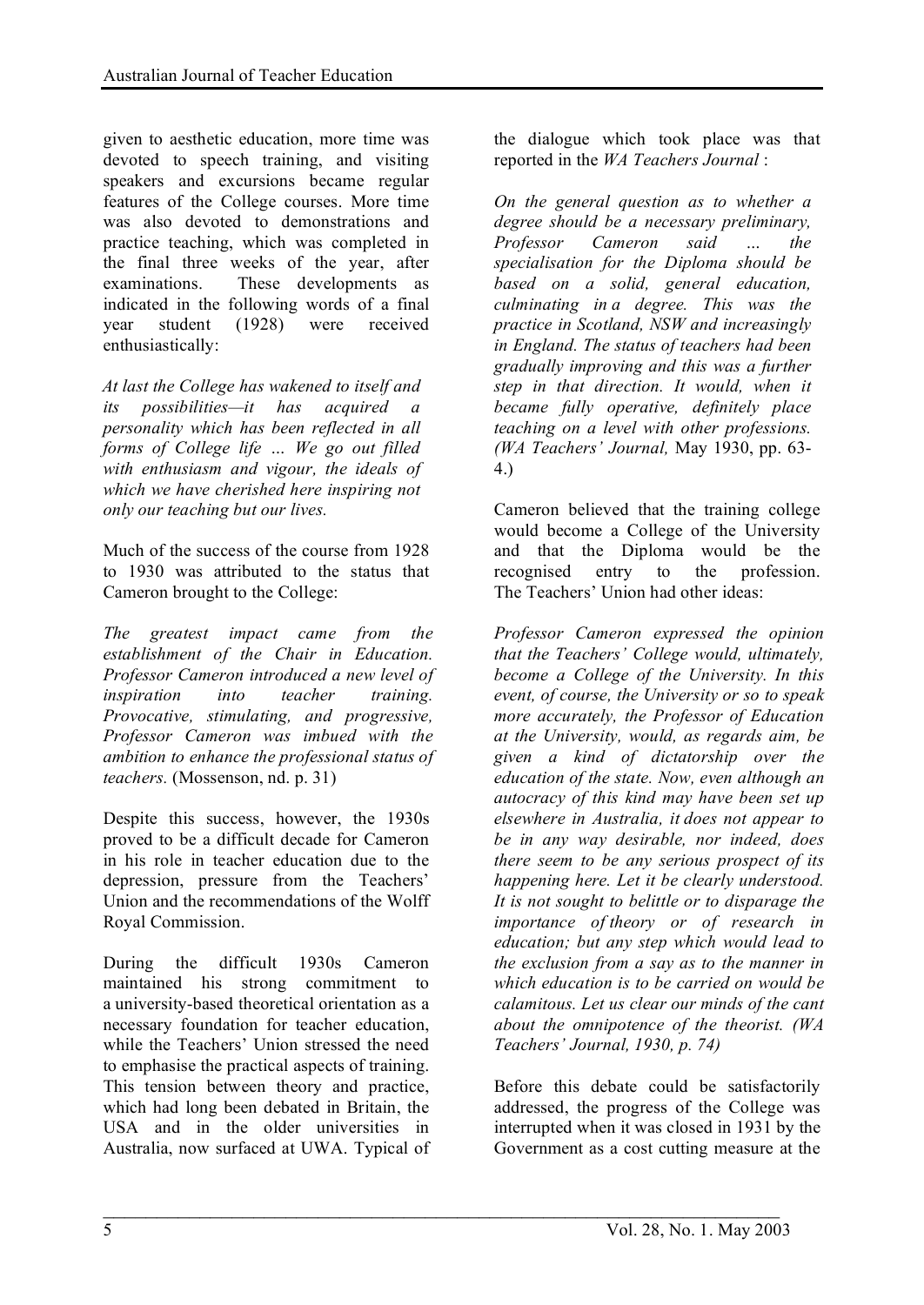height of the Great Depression. (Lake, J. and Neal, W.D. 1979. p. 264) The Government claimed it had a surplus of trained teachers, although their initial predictions of oversupply proved to be inaccurate, and the demand for teachers remained.

While the Diploma in Education continued through this period, the closure of the College potentially left many students unable to complete their training. The University was quick to respond to this need. (Professorial Board, 1931) Classes were organised by Cameron and his staff and the University agreed to allow non matriculated students, if recommended by Cameron, to take up studies in Education, History and English. By 1935, in response to the continuing demand for teachers, the Senate of the University approved new regulations for the introduction of a one-year Teacher's Certificate course in the Department of Education.

Interest in university preparation for teachers continued to grow following these initiatives. In 1939 a number of students showed an interest in a Bachelor of Education degree. Some of these were senior staff of the State Education Department who sought ways of upgrading their qualifications. Cameron, however, remained committed to the notion of a two-year postgraduate course:

*I am opposed to an undergraduate course leading to a Bachelor of Education, as in my opinion such a degree course places insufficient emphasis upon the general culture of the prospective teacher … and that teachers should have an opportunity of taking an advanced course in their professional work. (UWA, Professorial Board, 1939)*

While discussions regarding the introduction of the Bachelor of Education continued, arguments concerning the relative importance of theory and practice, and the control of the College, caused tension for Cameron, especially with the Teachers'

 $\mathcal{L}_\text{max} = \frac{1}{2} \sum_{i=1}^n \mathcal{L}_\text{max}(\mathbf{z}_i - \mathbf{z}_i)$ 

Union which stated its position in unequivocal terms:

*It seems, therefore time to assert that no Minister of Education is likely to be persuaded into handing over the control of the Teachers' College to the University, as prophesied by Professor Cameron. (The West Australian,* 1940.)

This tension lingered until 1944 when, in an effort to resolve the issue, the Minister for Education, John Tonkin, decided that the extensive program of teacher training that would be needed in the post war period, would be served best by the separation of the roles of Professor of Education and Principal of the College. This would allow the Principal of the College the freedom to devote all of his attention to the College, while the Professor of Education would be able to focus on the development of the Diploma course. Thomas Sten was subsequently appointed Principal of the Teachers' College.

At this time Mr Justice Wolff was appointed to conduct an enquiry into the Administration of the University in 1940. This was motivated by complaints from the University regarding levels of funding, community concern for what was perceived to be a developing elitism and the lack of community involvement in the Senate. Wolff's report, in addition to commenting on entry standards, fees, funding and subgraduate courses, also dealt with Education and teacher training, and once again raised the theory-practice issue. Wolff was critical of the University's role in teacher training firmly stating that:

*It must be realised that the training of teachers is a technical matter. The Teachers College partakes of some of the characteristics of a high school and some of the characteristics of a technical college, and the University is not, in my opinion, the place to undertake instruction in the technique of teaching. It may certainly give instruction to*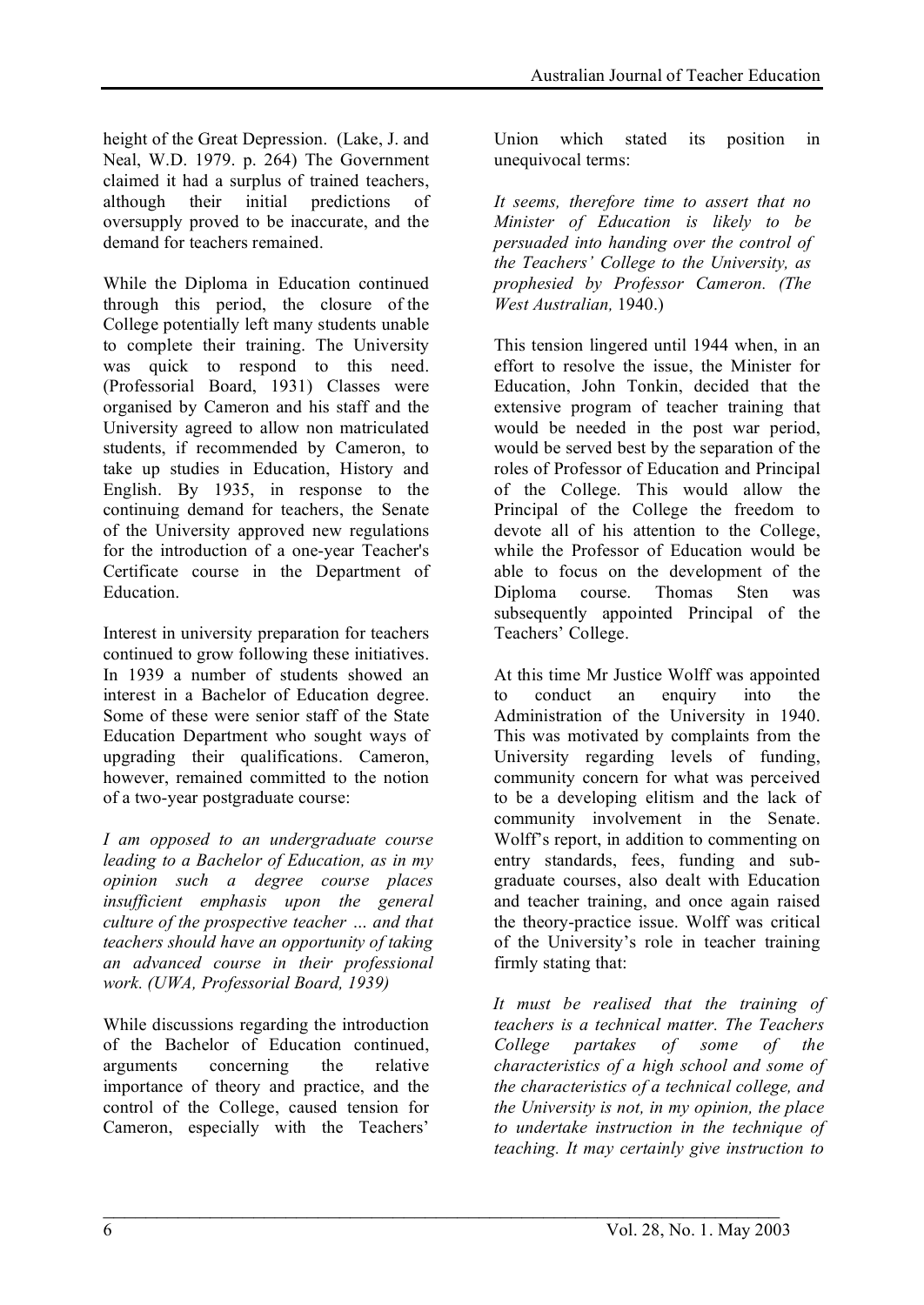*student teachers in cultural subjects, a good many of which are covered by the Arts degree. As a matter of technique the College is better fitted to impart instruction because the College is better able to keep in touch with the ever-changing needs of education in this respect, whereas the function of a University lies in its pursuing a broader cultural basis. (Lake and Neal, 1979, p. 254)*

While these views were in complete contrast to the beliefs of Cameron who had worked consistently to promote the need for a university education for teachers, the UWA Department of Education, through its association with the Claremont Teachers' College, was well positioned to respond. By combining the practical expertise and ready access to schools of Claremont Teachers' College with the academic rigour of university studies in Education, UWA was well equipped to face the post-war challenges to teacher training programs and the recommendations of the Wolff enquiry.

One of the Wolff recommendations was the implementation of an Advisory Board for the Teachers' College which was duly established in 1945. Membership comprised the Director of Education, the Professor of Education, the Principal of the Teachers' College, the Superintendent of Primary Schools and a Teachers' Union representative. The Board began its deliberations in a strictly advisory capacity, but as Cameron commented, its concerns soon reached beyond the training of teachers: *It was soon found that some decisions on this matter depended on decisions of wider educational questions. Its decisions and its discussions have then affected not only the training of teachers and the whole education system of the State, but also the teaching of education at the University.* (Cameron, 1950, p. 7)

This Board, no doubt with advice from Cameron, was quite influential in the push for university studies for all teachers In 1945, it recommended that first year Claremont

 $\mathcal{L}_\text{max} = \frac{1}{2} \sum_{i=1}^n \mathcal{L}_\text{max}(\mathbf{z}_i - \mathbf{z}_i)$ 

Teachers' College students be encouraged to study education at a first year level and requested that the Professor of Education take the matter up with the Faculty of Arts. The proposal was accepted, resulting in the restructuring of the Education unit. As the status of studies in Education continued to grow Cameron recommended the creation of a Faculty of Education, a recommendation supported by the Faculty of Arts and the Professorial Board. (Professorial Board, 1946)

The regulations for the new Faculty were approved by Senate in November 1946, and came into operation on 1 January, 1947. This opened the way for studies in Education to expand and for new courses to be developed. One of these, an initiative of Cameron's, was a four-year undergraduate Bachelor of Education degree the first in Australia. It is not clear why Cameron's views regarding the introduction of the Bachelor of Education program changed between 1939 and 1947. Speculation on the matter raises several possibilities. The establishment of the Faculty of Education in the interim may have provided the impetus for the development of the degree. Given that it was to be a four year program, perhaps Cameron conceded that it was possible in that time frame to provide sufficient emphasis on both the 'general culture' and 'professional work' that he believed prospective teachers required. Cameron may also have seen this as a way of raising the status of the profession, an increasing concern of his. It is also possible that through his association with the State Education Department, Cameron had come under some pressure to implement such a course. This was considered a bold experiment which generated much debate regarding the relative importance of a general education as opposed to the need for a teaching specialism in courses for student teachers. Cameron's philosophy was that the greatest need was to educate, and at the same time to raise the status of ordinary teachers in schools. This view emerged clearly in his writings: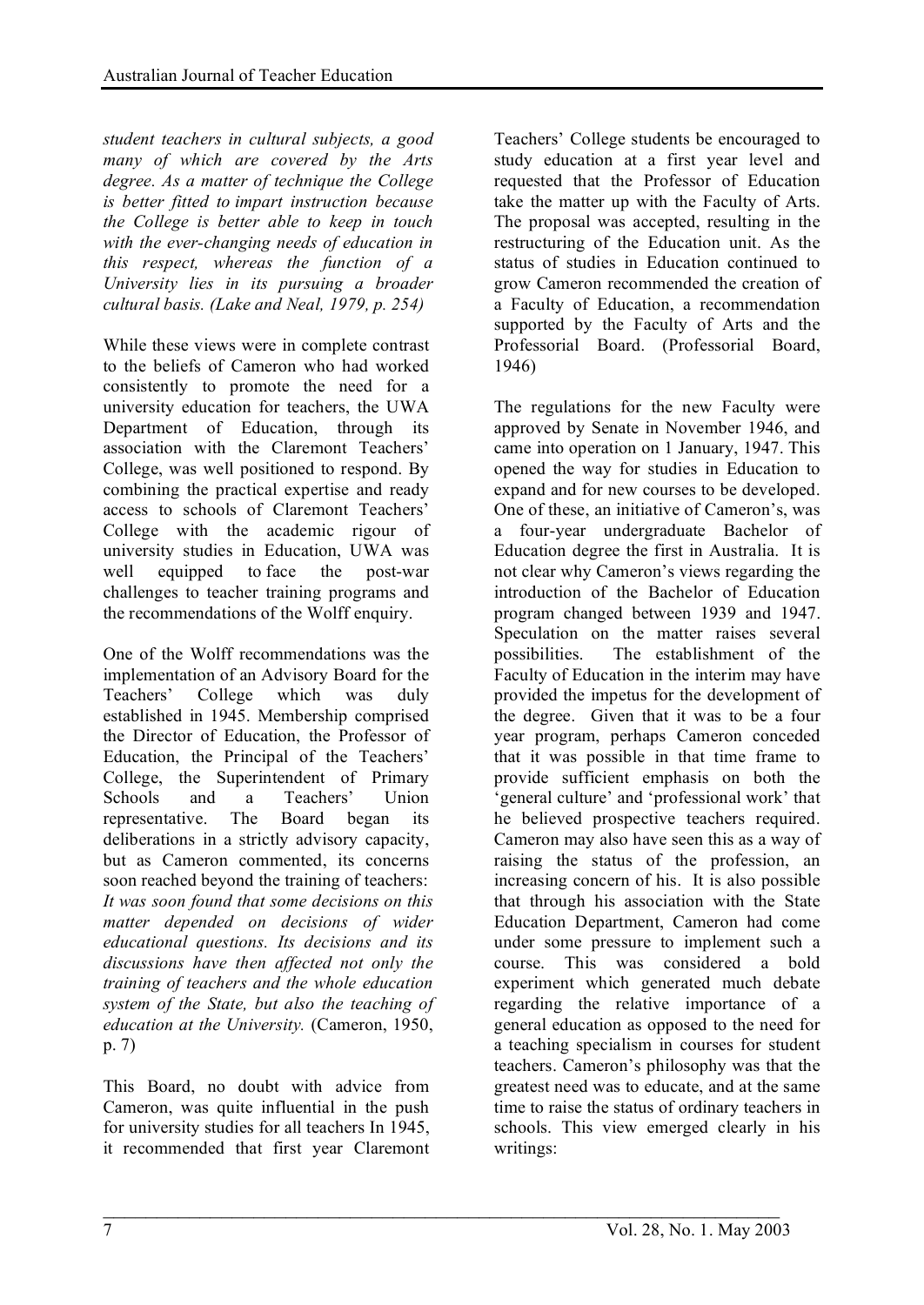*Today there is a new spirit abroad. Not the training of the teacher, but the education of the teacher-and of the whole teacher-is being undertaken. It is now recognised that 'he who would educate must himself be educated'. What is aimed at is the enlightenment of reasonably cultured people about the principles underlying their profession, which incidentally includes much more than teaching. (Cameron, 1951, p. 2)*

With Cameron's belief in a solid theoretical foundation, it is not surprising that the new degree course placed a strong emphasis on theoretical studies in the first three years, with the final year given over mainly to professional preparation. The final year of the degree relied on a strong relationship between the University and the Claremont Teachers' College. The course was designed with three ends in view:

*Firstly it attempts to provide a flexible subject matter content drawn from Arts or Science or from both these cooperating faculties. The major objective in this respect is to make possible a general teaching competence to the level of the third or fourth years of a post-war high school. Secondly, it attempts to provide students throughout the four years of the course with an opportunity to visit schools in city and country, to see experienced teachers at work, and to gain teaching experience in a variety of schools … Thirdly it attempts to share the total task between the Faculty of Education and the Teachers' College in a way that allows each to do what it is best equipped to do. (Sanders, 1956, p. 28)*

The Faculty of Education was responsible for teaching units in Education, Psychology, English and Science, while the Teachers' College completed the professional aspects of training. The objective of the academic units of Education was to provide students with a sound knowledge of the philosophical, psychological, historical, social, comparative and experimental aspects of Education.

 $\mathcal{L}_\text{max} = \frac{1}{2} \sum_{i=1}^n \mathcal{L}_\text{max}(\mathbf{z}_i - \mathbf{z}_i)$ 

Cameron had a firm belief in the need to develop in his students an enquiring and critical mind regarding the problems of education in general, and Australian problems in particular. Implicit in this was the need to prepare students in the techniques of educational investigation, in the subject matter to be taught, in the capacity to teach and to have an understanding of the child as a person and a learner. Education was seen also to have a responsibility for the development of values.

During the first three years of the degree course, school visits and observation of teaching, which were organised by Claremont Teachers' College, were undertaken concurrently with university studies. As the practical work was distributed throughout the four years and was the responsibility of the Teachers' College, the latter became an institution formally affiliated to the University, although a loose cooperative arrangement had long existed. (Sanders) This new development mirrored the recommendations of the McNair Report (1944) on the recruitment and training of teachers in Britain which recommended that the teachers' colleges in England should form closer relationships with the universities since as it was stated:

*We believe in years to come, it will be considered disastrous if the national system for the training of teachers is found to be divorced from the work of the Universities or even to be running parallel with it.* (McNair Report, 1944)

In England this led to the establishment of University Institutes of Education, whereas in WA the response was to affiliate the University with the Claremont Teachers' College. This affiliation was also in line with Wolff's recommendation, that the vocational aspects of teacher training were best undertaken by the Teachers' College.

The Bachelor of Education prepared kindergarten, primary and secondary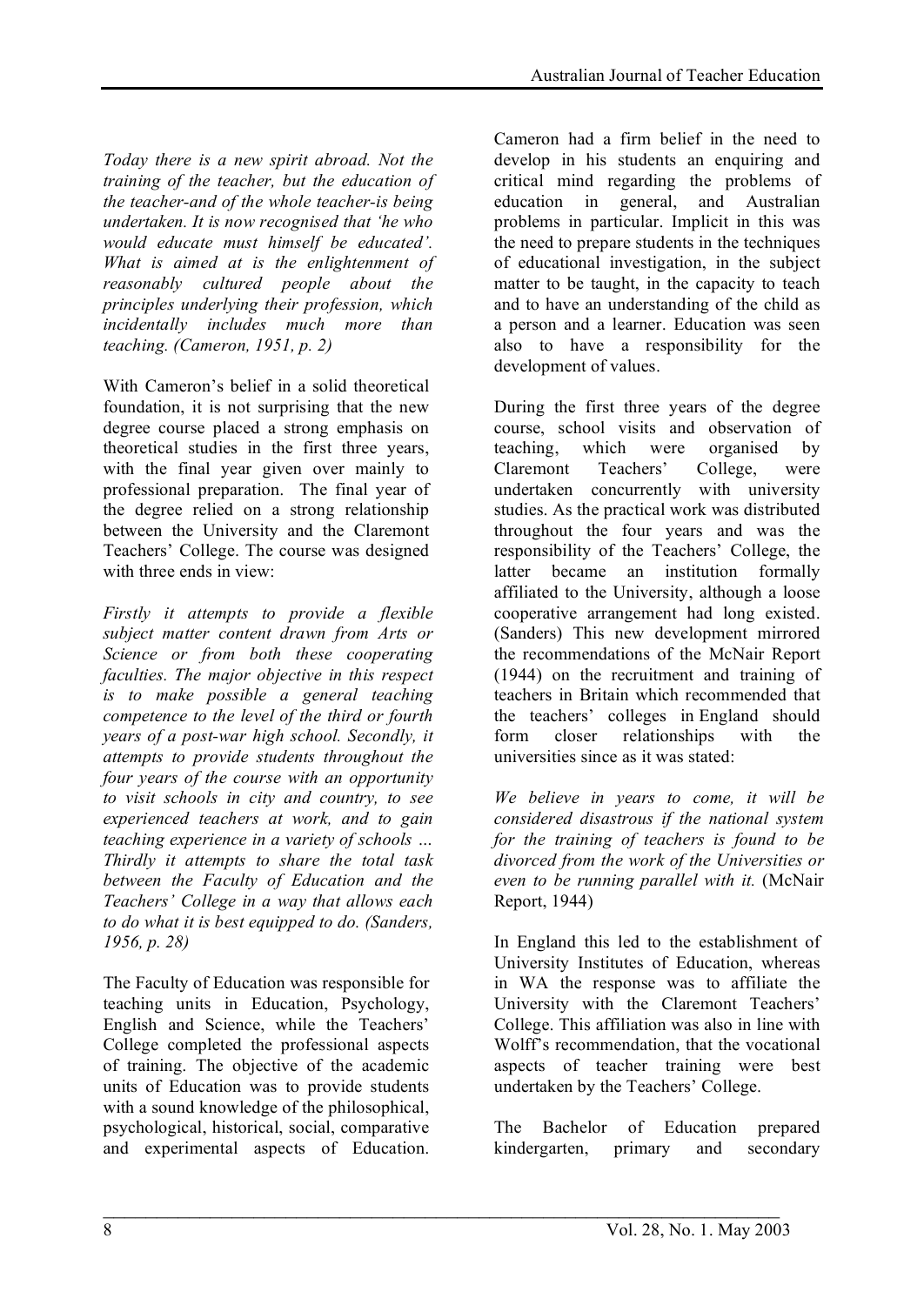teachers, although secondary teachers could still teach solely with an Arts degree. The course was structured as follows:

First Year: Education I, Psychology I, English I, General Science

Second Year: Education II, Psychology II, two optional subjects, Social Science (non examinable)

Third Year: Education III, two optional subjects.

Fourth Year: Education IV, Social Institutions, Special method (infant and Primary taken at the College, Secondary at University), Physical Life of School Children and Physical Training, Speech Training, two of Music, Art or Hand-work.

Optional subjects could be selected from the following combinations:

French I and II: German I and II Physics I and II: Chemistry I and II Physics I and II: Chemistry I, Zoology I History I and II: Constitutional Law I and II Physics I and Engineering Physics I: Drawing and Design I and II Botany and Agricultural Botany: Chemistry I, Principles of Agriculture I. (Cameron, 1950, p. 9)

Noticeable from the subjects included was the concern to educate and not just train teachers, reflecting the influence of Cameron. In the second year of the Bachelor of Education course, all students were required to complete a course in Social Studies (although no examination was conducted) as it was thought 'imperative that anyone studying education should have some knowledge of man's development'. (University of Western Australia, 1952, p. 112) The rationale for this course was explained by Cameron as follows :

*I have always felt strongly, very strongly, that prospective teachers should know the road the race has travelled and thus get at least a glimmering of their part in the evolutionary process. Furthermore, such knowledge should assist them to overcome those*

 $\mathcal{L}_\text{max} = \frac{1}{2} \sum_{i=1}^n \mathcal{L}_\text{max}(\mathbf{z}_i - \mathbf{z}_i)$ 

*moments of pessimism which come to every teacher when they find that they cannot go beyond the innate powers of their pupils.* (Cameron, 1953, p. 2)

This initiative was also partly stimulated by the introduction of the subject 'Social Studies' into the school curriculum.

This initiative also coincided with criticism by R. Freeman Butts, the noted American educationalist, that the neglect of a general education in social science and in the social and philosophical foundations of education for intending teachers, was a serious shortcoming of teacher education in Australia. Butts stated:

*I have found little effort to see that all teachers had some grounding in history, philosophy, sociology, anthropology, economics, political science or social psychology. It is not enough these days to assume that a teacher has acquired enough social understanding in high school, because I have already pointed out what a subordinate position the social sciences hold in high school courses … Some universities had no department of political science or anthropology. No university had a department of sociology. I wondered how political and social education could be infused into the schools if there were so little tradition of it in the universities.* (Freeman Butts, 1955, p. 74)

Cameron's views were certainly in sympathy with this. Furthermore his views on educational research were reflected in the inclusion of an educational investigation on an approved topic during the fourth year of the Bachelor of Education. Many of the resultant theses were of a very high standard, confirming the academic rigour of the course.

The Bachelor of Education, while generally regarded as sound, with a good coverage of psychology and its educational applications, experimental education and history and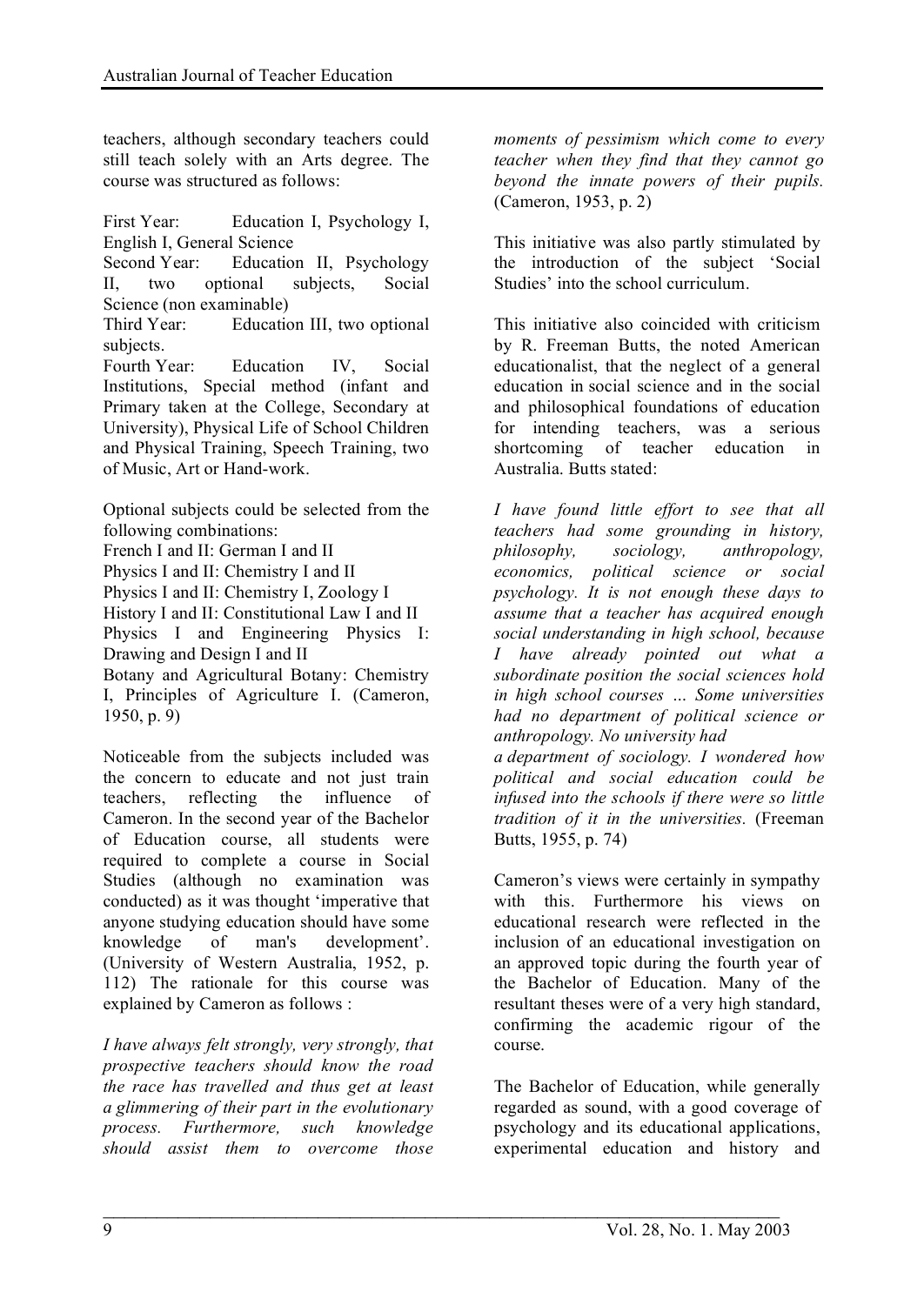philosophy of education, did have some weaknesses, including a lack of flexibility and the inadequate coverage of subject content from Arts and Science. In fact, there was some concern that it may not have been adequate for teaching in Senior High Schools due to the lack of depth in the subject disciplines. Furthermore, 'although it provided a good basic training for possible future educational administrators, it was less well suited to secondary teaching at a time when the State secondary service was expanding rapidly'.

In light of these concerns, one of the most surprising developments during Cameron's leadership in the early 1950s was the decision to discontinue the Diploma in Education and the Teachers' Certificate courses in favour of focusing on the Bachelor of Education. At that time, due to the severe shortage of teachers, Dr T.L. Robertson, the Director of Education, had embarked on a vigorous recruitment program offering bursaries to school leavers and increasing the student training allowances for Claremont Teachers' College students. When the UWA Diploma in Education ceased, the Teachers' College immediately organised a secondary training course for graduates in Arts and Science, and enrolments at Claremont Teachers' College rose dramatically. It soon became clear that the decision to drop the Diploma in Education after twenty-one years was a mistake. While the Bachelor of Education course may have had academic support within the University, it was not able to respond quickly enough to the needs of the government and nongovernment schools. In 1953, as a short term measure to recover lost ground, the Teachers' Certificate was reintroduced. (University of Western Australia Calendar, 1953, p. 98)

Recognising the need for change in the face of falling enrolments, the Faculty, under Cameron's guidance, revised the Bachelor of Education course to provide for more indepth study in the subject content of the Arts

and Science disciplines. The introduction of Education was delayed until the second year, and more teaching practice was included throughout the four years. This measure refined the balance between academic and professional studies. Education as an area of study expanded to include: the history of civilisation and the development of man; the evolution of education; a detailed study of the English education system; the function of a school; centralisation and decentralisation; the history, function and curriculum of the secondary school; guidance, both educational and vocational; the history, function and curricula of tertiary institutions; the problems of values education; education and its relation to political theory; modern developments in education; educational sociology; work relationships and a range of method courses. Broadly, this development represented the 'modernisation' of studies in Education, bringing together more contemporary studies with the traditional base

Thus Cameron's work in teacher education had been significant and his approach had supported a strong association between the University and the Claremont Teachers' College. His commitment to a University preparation for teachers and his recognition of the role the College had to play in the practical aspects provided the basis for the acceptance of studies in Education at UWA and a harmonious relationship between the institutions. This relationship continued well into the future.

Before Cameron's retirement from the Faculty, he also made a significant contribution to the development of higher degree studies and research in Education. Prior to the establishment of the Faculty of Education at UWA, only three Master of Arts theses undertaken within the University were on topics related to education. These theses were *The Technique of the Written Examination with Special Attention to the Junior and Leaving Certificate Examinations in Western*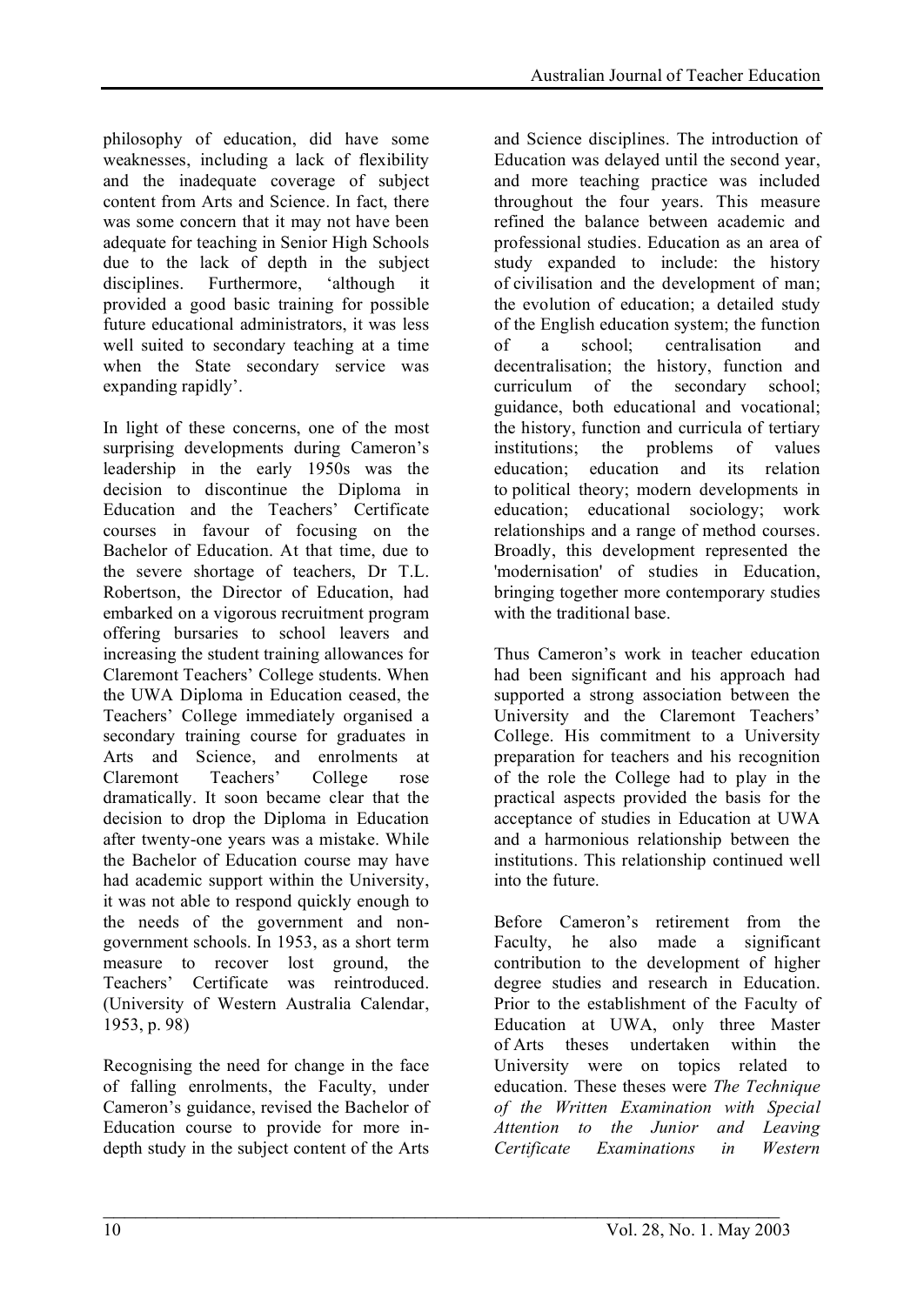*Australia*, (Minutes of meeting of the Faculty of Arts, 1934) *Non-focal Learning and its Application to Teaching Practice* (Minutes of meeting of the Faculty of Arts, 1938) and *The Teaching of History in Secondary Schools, being an Examination of its Purpose, Material and Method in the Light of Modern Theories*. Once established, the Faculty of Education soon offered a Master of Education degree. Candidates with a Bachelor of Education with Honours could undertake a Master's degree one year after completing their Bachelor of Education, while those with a pass degree were required to wait two years, and pass a qualifying examination. The Master's Degree was completed by thesis on a theme approved by the Faculty. (University of Western Australia, 1949, p. 110)

In addition to the Master's degree, the Faculty of Education initiated professional development activities in line with Cameron's commitment to the continuing education of teachers:

*No professor of education would be happy unless he felt his institution had become a centre of educational influence to which teachers at all levels should be able to come for information, inspiration and all kinds of educational guidance.* (Cameron, 1953, p. 5)

The first of the professional development courses was a General Science course which ran from 1949 to 1951. This was available only to students who already held an Arts Degree and a Diploma in Education. The course in the history of science, general science and practical exercises required students to undertake a 'specified amount of general reading at a popular level'. (University of Western Australia, 1949, p. 111) This coincided with an unprecedented expansion in the school population and a resulting crisis in teacher supply. The combined influence of Australia's immigration policy, the nation's post war birth rate, an increase in the school leaving age and a lowering of class sizes, contributed

 $\mathcal{L}_\text{max} = \frac{1}{2} \sum_{i=1}^n \mathcal{L}_\text{max}(\mathbf{z}_i - \mathbf{z}_i)$ 

to this shortage. The flexibility of the University in responding to changing educational needs indicated that support for a strong theoretical foundation was not to be at the expense of providing relevant, professional courses.

A further initiative introduced in 1952 was the course for a Certificate in Educational Administration. Admission was available to candidates who had a degree, an approved Teacher's Certificate or Diploma in Education and at least five years' teaching experience. Again this strengthened the relationship between UWA and the Claremont Teachers' College. The course was offered on a part-time basis and all candidates were required to pursue their studies for at least five terms. At the end of the course, candidates sat an examination and submitted a thesis. (University of Western Australia Calendar, 1953, p. 105) The introduction of this course represented the first attempt to provide further studies as a form of professional development for practising educators. The demand for such a course reflected the post war expansion of government schooling and the subsequent administrative demands on staff.

Initially little attention was paid to post graduate work and research in the University generally. With each department relying on only two or three staff and some part-time help, a large proportion of the teaching was done by the professors. One consequence of this was limited opportunities to undertake research. Within the Department of Education at UWA the importance of research was well recognised and supported by Professor Cameron. His commitment to this was acknowledged, when, in 1945, he was appointed as the Director of Educational Research, a position created by Tonkin, the Director General of the State Education Department. As Director, Cameron served on a board whose brief was to advise on educational research in the State.

While it was one thing to recognise that Educational research was important,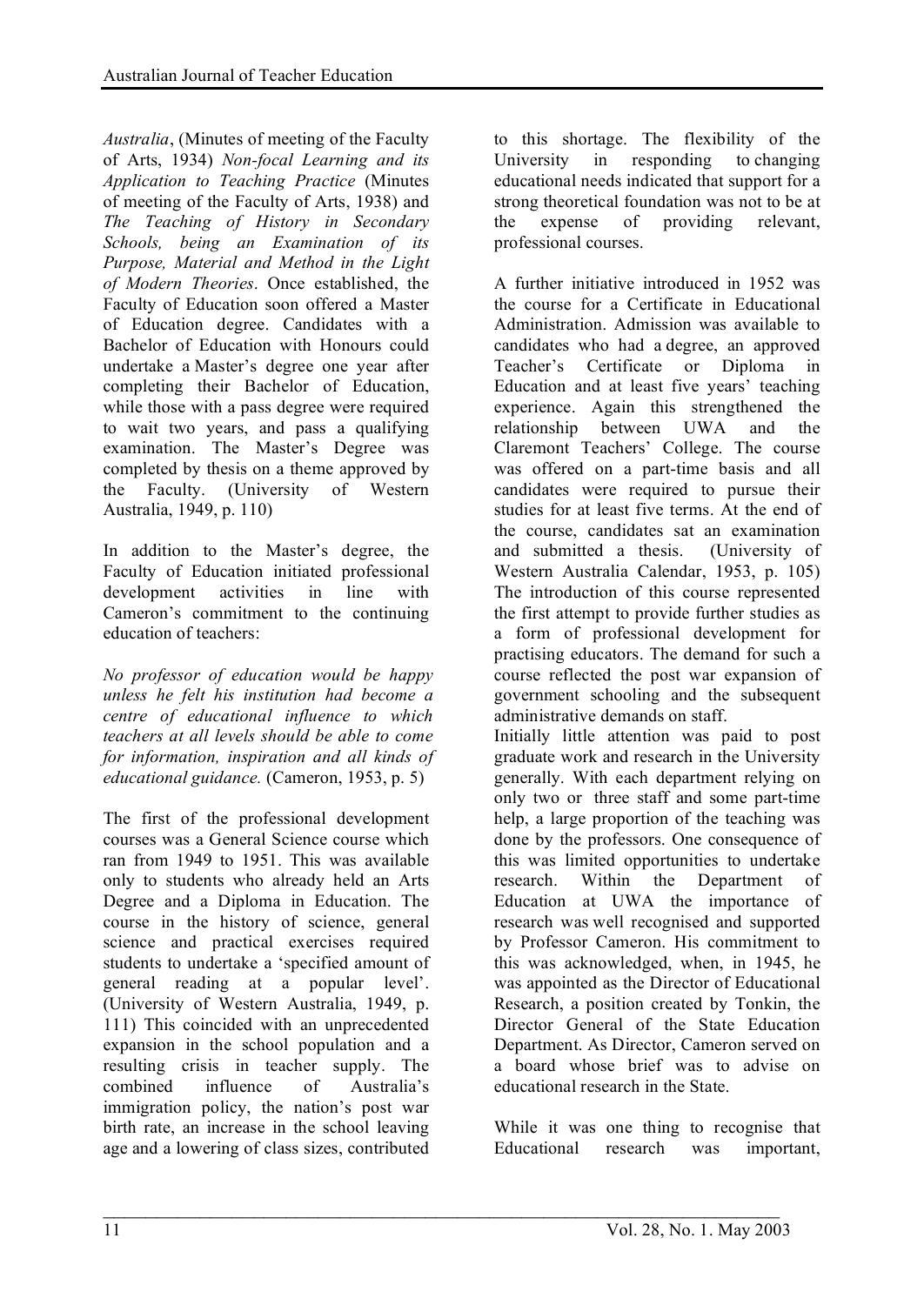implementing a strategy to support research endeavours proved to be more difficult. Given the rapid growth in population and industrial development in post-war Australia, it is not surprising that the universities directed their energies to providing graduates, especially in areas of critical shortage such as science and technology, and teaching. (Murray Report, 1957, p. 124). There was much debate about the relative importance of teaching and research in the universities and the relationship which should exist between them. Even at vicechancellor level there was disagreement:

Put bluntly by one vice-chancellor "the central object of our enterprise is education, not investigation". (Matheson, 1969, p. 12- 13) As viewed by another, over emphasis on research had resulted in too little stress on teaching, which was the vital function of universities. Those who support the view of the equality of research and teaching would hold that research was essential in the search to extend knowledge and that teaching which was not underpinned by relevant research would lack freshness, appeal and originality. (Maclaine, 1973, p. 246)

R. Freeman Butts, Professor of Education at Teachers' College at Columbia University, entered this debate during his visit to Australia in 1954. In his forthright appraisal of Australian education at all levels, he criticised the provision of teacher education for a number of reasons, one of which was the neglect of research in teacher preparation. Butt asserted that any genuine professional education should combine 'theory and practice, principles and methods, intellectual understanding and skill in execution … Scholarship, research and teaching ability must go along together. Academic discipline and professional concerns must go hand in hand'. (Freeman Butts) Butt believed that the universities were better placed to provide this balance than the teachers' colleges, suggesting that better qualified staff and more capable students were the reason for this. According

to Butts, the inclusion of educational psychology, philosophy of education, history of education, comparative education and research methods would provide academic rigour and the basis for research. It is noteworthy that as a result of Cameron's leadership these were all features of courses within the Faculty of Education at UWA by the early 1950s.

Evidence of Cameron's belief in scholarship and research can be found in the establishment of *The Educand* in 1950*.* In the Editorial of the first issue, Professor Cameron explained the importance of this scholarly publication:

*The aim is to stimulate educational thinking and practice. But more precisely the Faculty of Education hopes by publishing annually a brochure of this kind to provide a means of recording both educational opinion and research in all fields of educational activity. (Cameron, 1950, p. 5)*

Cameron went on to encourage research in two areas. The first was in the philosophy of education which he believed was important since 'the question to what ends are we educating? is a complex one'. The second area of research was in school classrooms. The first issue of *The Educand* contained a diverse range of articles contributed mainly by the staff of the Faculty of Education and Claremont Teachers' College, further evidence of the harmonious relationship between the two institutions. These constributions included: *Study Conditions of Teachers' College Students, Non-state Schools of Australia, Education in English of New Australians, Objective Tests at the Tertiary Level, Attitudes, Incidence of Speech Defects in Western Australian Schools, Objective Tests at the Tertiary Level, General Science,* and the *Bachelor of Education*. The wide circulation of this journal encouraged research and publication. Today, *Educational Research Perspectives* continues the work of *The Educand* established by Cameron.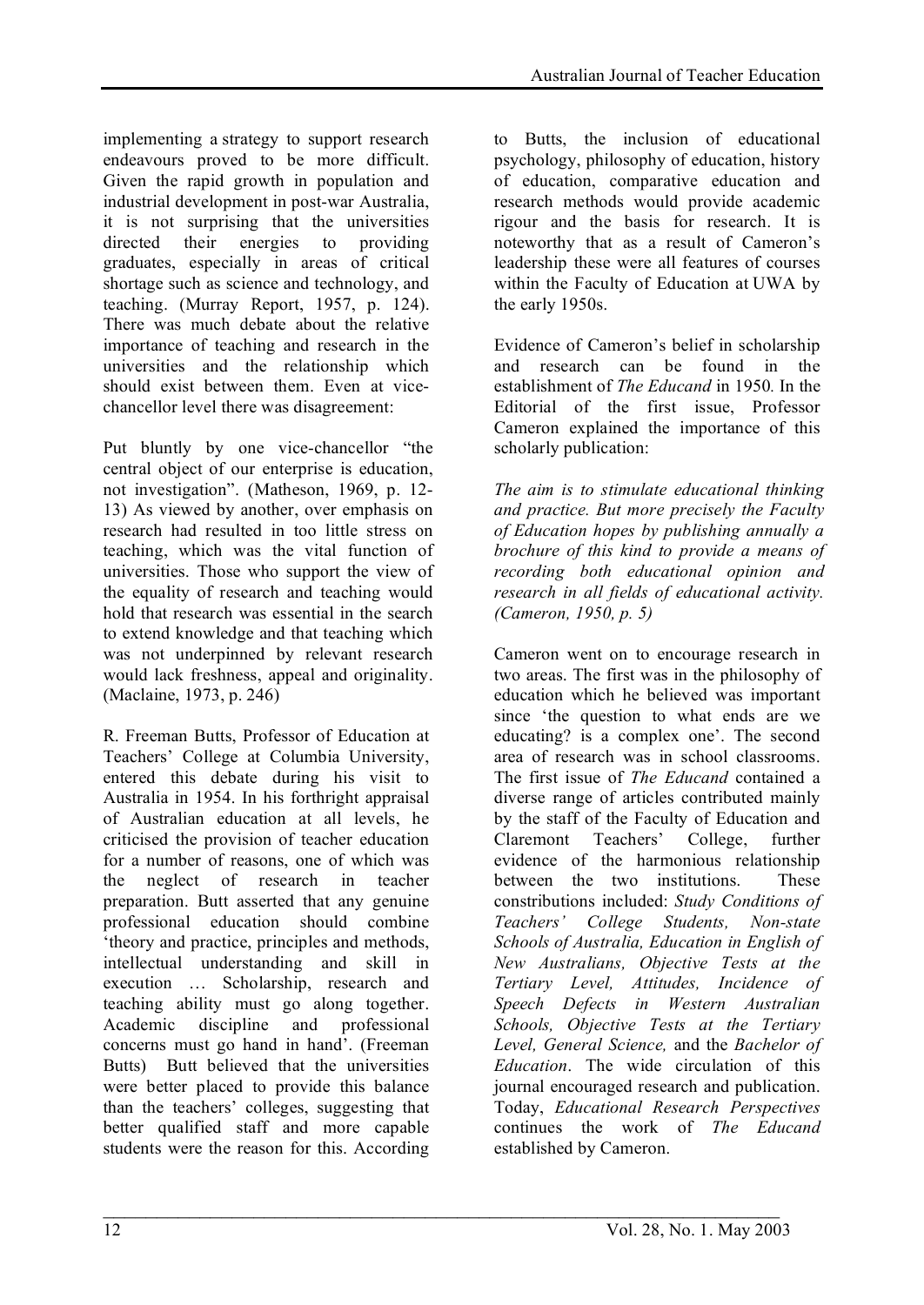While Western Australia was generally considered a late starter in the development of public education, the nature of teacher education and acceptance of Education as a legitimate field of study at the University owed much to the vision and leadership of Professor Cameron. Moreover, he also succeeded in establishing a Faculty of Education to ensure future progress, something not achieved at the University of Sydney where Education remained within the Arts Faculty. Throughout Cameron's leadership the growth and development in the Faculty of Education at UWA was significant. Still largely directed to the preparation of teachers, as was the case in other Australian university faculties of education, the Diploma in Education, Teachers' Certificate courses, and later the Bachelor of Education Degree reflected Cameron's belief in the importance of theoretical foundations in teacher education.

Throughout his career as a university teacher, Professor Cameron maintained an exceptionally wide range of interests. He was associated with the work of the Australian Council for Educational Research and also with the progress of music, the fine arts, museums, kindergartens and broadcasting. Under his leadership theoretical and historical studies in Education prospered. Studies of educational administration, a stronger focus on Australian and rural education, and the development of experimental education and research, likewise reflected Cameron's influence. Always a theorist who constantly kept before his students the challenge of ideas, Cameron was responsible for the training of four hundred graduates who gained the Diploma in Education at UWA during his time as Professor. (Sanders, 1954, p. 3) On his retirement members of the Faculty of Education expressed their appreciation of his contribution to the Faculty over many years. In reply, Cameron said that he had enjoyed good fellowship and cooperation from his colleagues and looked back with much

pleasure on his work at the University. (Faculty of Education, 1953)

#### **REFERENCES**

Alexander, F. (1963). *Campus at Crawley,* Melbourne, Cheshire

Bessant, B. and Holbrook, A. (1995). *Reflections on Educational Research in Australia*, Victoria, AARE

Cameron, R.G. (1950). Editorial, *The Educand,* I, (1), p.5

Cameron, R.G. (1950). The establishment of the Faculty of Education, *The Educand,* I, (1), p. 7

Cameron, R.G. (1951). The Institutes of Education, *The Educand,* I, (2), p. 2

Cameron, R.G. (1953). Retrospect and prospect, *The Educand,* I, (4), p. 2 Clubb, W. (1927). Western Australia, in Browne, G.S. (Ed.), *Education in Australia,* London, MacMillan Faculty of Arts, (1934). Minutes of meeting December 5, University of Western Australia

Faculty of Arts, (1938). Minutes of meeting March 22, University of Western Australia

Faculty of Arts, (1945). Minutes of meeting December 3, University of Western Australia

Faculty of Arts, (1946). Minutes of meeting April 16, University of Western Australia

Faculty of Education, (1953). Minutes of meeting September 18, University of Western Australia

Freeman Butts, R. (1955). *Assumptions Underlying Australian Education,* Melbourne, ACER

 $\mathcal{L}_\text{max} = \frac{1}{2} \sum_{i=1}^n \mathcal{L}_\text{max}(\mathbf{z}_i - \mathbf{z}_i)$ 

Gardiner, D. (2001). We did it our way: The construction of education as an area of study